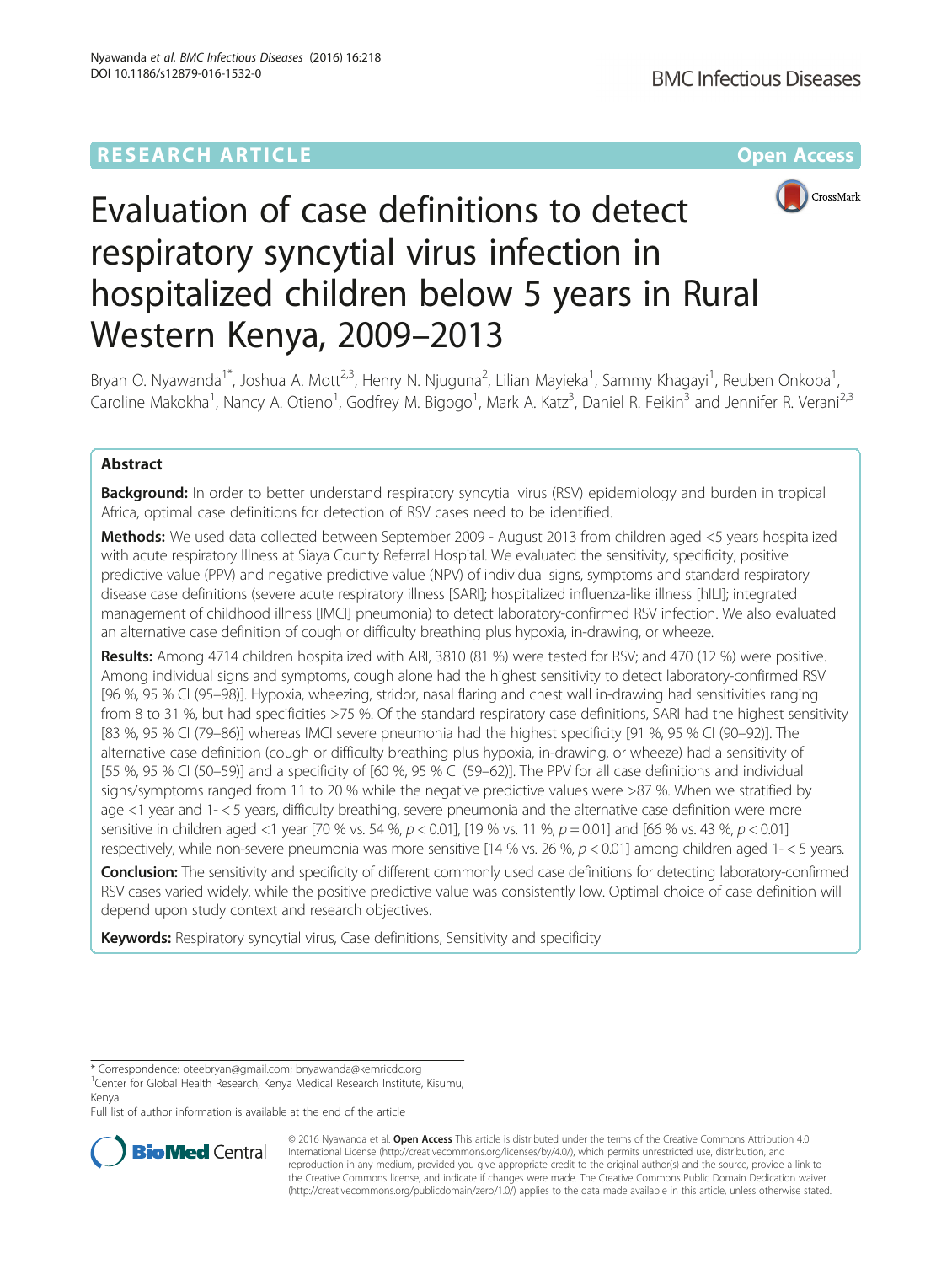# Background

Respiratory syncytial virus (RSV) is a leading viral cause of lower respiratory tract infection in infants and young children, and an important cause of neonatal death in Kenya [[1](#page-8-0)–[9](#page-9-0)] and worldwide [[10](#page-9-0)–[12](#page-9-0)]. Testing for RSV is not routinely performed in resource-poor settings, and the utility of clinical case definitions for measuring RSV disease in these contexts is not well described. In Kenya, case definitions designed for other purposes, such as for influenza surveillance, have been used to estimate RSV burden [\[7](#page-9-0), [9](#page-9-0)]. However, the most sensitive and or specific clinical case definitions for detection of RSV among patients with respiratory illness remain underexplored. In addition, with candidate RSV vaccines in development [[2,](#page-8-0) [13](#page-9-0)], studies are needed to fully assess RSV disease burden and standardized RSV case definitions will be needed to evaluate vaccine efficacy and impact. An understanding of the performance of different clinical case definitions for identifying RSV infection can guide research and surveillance methodology.

We used data collected between September 2009 - August 2013 from children aged <5 years hospitalized with any respiratory illness at Siaya County Referral Hospital. We evaluated the sensitivity, specificity, positive predictive value (PPV) and negative predictive value (NPV) of individual respiratory signs, symptoms and case definitions used for respiratory disease surveillance, including severe acute respiratory infection (SARI), Integrated Management of Childhood Illness (IMCI) non-severe, severe and very severe pneumonia and a hospitalized influenza like illness (hILI) case definition to detect laboratory-confirmed RSV infections.

# Methods

### Study site and population

The Kenya Medical Research Institute, in partnership with the U.S Centers for Disease Control and Prevention (KEMRI/CDC), has conducted surveillance for hospitalized acute respiratory illness (ARI) at Siaya County Referral Hospital (SCRH) since August 2009. SCRH is an inpatient facility with a bed capacity of 200, located in Karemo Division, Siaya County, in Western Kenya. The population is culturally homogenous and almost entirely rural [[14](#page-9-0)]. The area is endemic for malaria [\[15\]](#page-9-0) with a high under five mortality ratio (94 deaths per 1000 live births in 2012, KEMRI/CDC unpublished data) and a high HIV prevalence, estimated at 25.3 % among women aged ≥15 years in Siaya County [\[16\]](#page-9-0). Antiretroviral treatment is recommended for all HIV-infected children <10 years, and coverage among children in Siaya is estimated to be 43 % [\[16\]](#page-9-0).

### Data collection and management

Hospitalized acute respiratory infection (ARI) was broadly defined as hospitalization with cough or difficulty breathing or chest pain with an onset within the last 14 days. All children meeting the ARI case definition and whose parents/guardians provided consent were enrolled into the surveillance by trained study staff (nurses and clinical officers). Demographic, clinical, and physical examination data were collected using a structured questionnaire. Axillary temperatures were measured. Data processing and management procedures for this surveillance system have been described previously [\[17, 18\]](#page-9-0).

#### Specimen collection and laboratory

Nasopharyngeal (NP) and oropharyngeal (OP) swabs were collected from enrolled patients using flexible mini-tip flocked swabs, then combined into a single vial containing viral transport media. The samples were transported at 4 °C and once received in the laboratory were stored at −80 °C until testing. The cold chain was maintained throughout the testing procedure. Nucleic acids were extracted from the combined NP/OP swab specimens, using a MagMax viral RNA kit and Kingfisher mL instrument (Life Technologies, New York, NY). The extracted nucleic acids were tested in a 1-step real-time reverse-transcription polymerase chain reaction (RT-PCR) assay with pathogen specific primers and probes, using the AgPath-ID One-step RT-PCR kit (Applied Biosystems, Foster City, CA) for RSV and other viruses. RSV was detected using a fluorescence labelled hydrolysis/Taqman probe at a final concentration of 0.1 μM, and the assay was considered positive for RSV when exponential fluorescence curves crossed the assigned threshold at a threshold cycle value of  $<$  40.0 [[9\]](#page-9-0).

#### Data analysis

We analysed data on children aged <5 years hospitalized with ARI at SCRH from September 2009 through August 2013. Age specific cut-offs were used to define tachypnea: respiratory rate ≥60 breaths per minute in children <2 months, ≥50 breaths per minute in children 2–11 months, ≥40 breaths per minute for children aged 1- < 5 years [\[19\]](#page-9-0). Hypoxia was defined as oxygen saturation <90 % on room air [\[19](#page-9-0)].

Standard World Health Organization case definitions were used to classify ARI cases that met the criteria for severe acute respiratory infection (SARI, based on 2013 definition [\[20](#page-9-0)]), and very severe, severe and non-severe pneumonia according to the Integrated Management of Childhood Illness (IMCI) guidelines [[19](#page-9-0)]. We also applied an influenza-like illness case definition (hILI, normally used in outpatient settings) to hospitalized patients [\[20\]](#page-9-0), (Table [1\)](#page-2-0). We further developed an alternative case definition by including all individual signs and symptoms in a logistic regression model. We forced the inclusion of cough and difficulty breathing into the model and used stepwise selection to identify important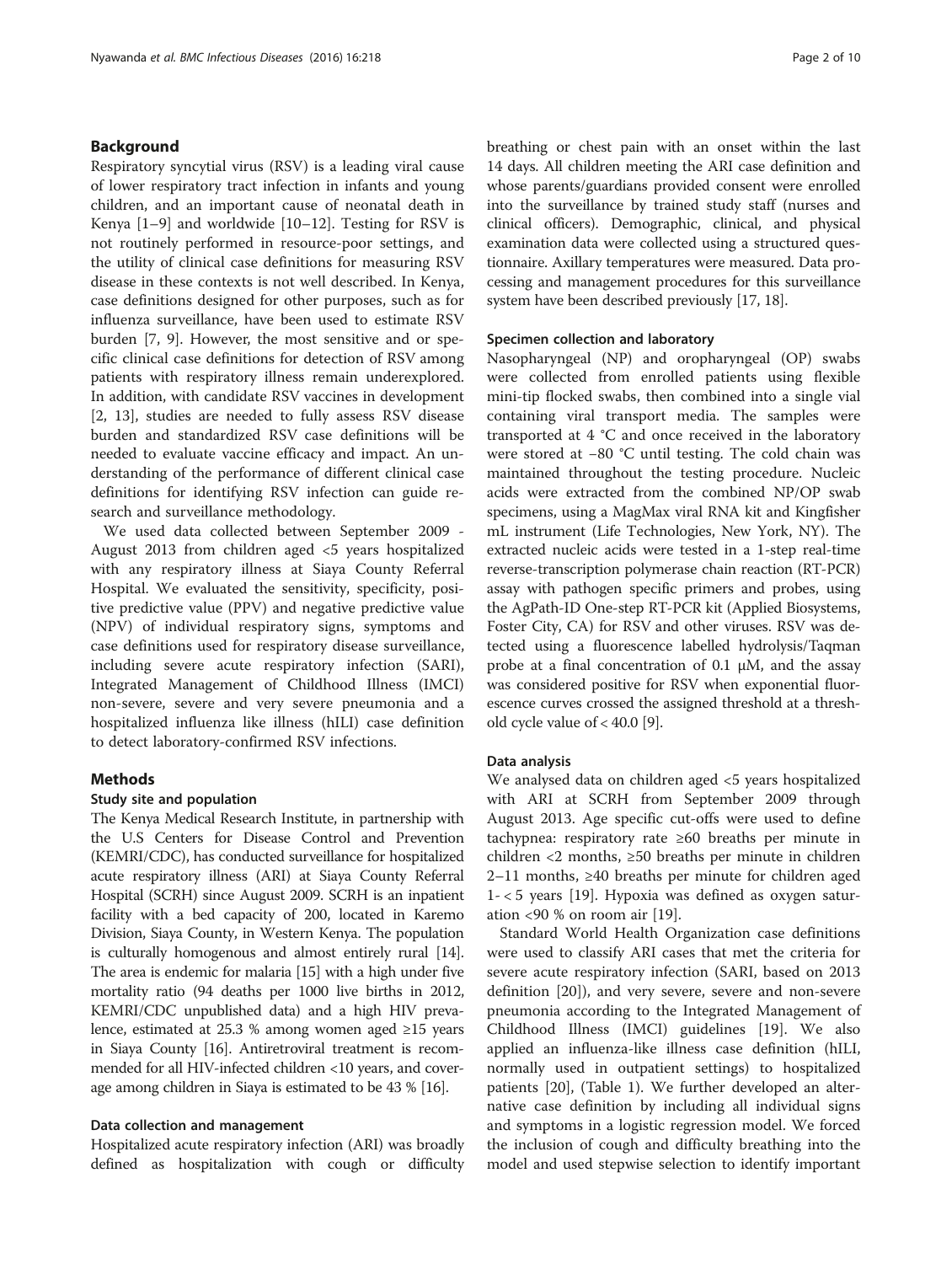#### <span id="page-2-0"></span>Table 1 Case definitions

| Case definition                              | All age groups                                                                                                                                                                                                          |
|----------------------------------------------|-------------------------------------------------------------------------------------------------------------------------------------------------------------------------------------------------------------------------|
| SARI                                         | An Acute Respiratory Infection with:<br>• History of fever or Measured fever of ≥38 °C<br>• And cough<br>• With an onset within the last 10 days<br>• And requires hospitalization                                      |
| IMCI non-severe<br>pneumonia <sup>a</sup>    | Cough or difficulty breathing with fast<br>breathing.<br>- Fast breathing<br>$\cdot$ <2 months $\geq$ 60 breaths/minute<br>$\cdot$ 2- > 12 months- $\geq$ 50 breaths/min<br>$\cdot$ 12-59 months- $\geq$ 40 breaths/min |
| <b>IMCI</b> severe<br>pneumonia <sup>b</sup> | Cough or difficulty breathing with chest<br>in-drawing when calm                                                                                                                                                        |
| IMCI very severe<br>pneumonia                | Cough or difficulty breathing with any<br>one of<br>- Stridor when calm<br>- Not able to breastfeed/drink<br>- Convulsions<br>- Lethargy<br>- Unconscious<br>- Vomit everything                                         |
| Hospitalized ILI                             | A hospitalized Acute Respiratory Infection with:<br>• Measured fever of $\geq$ 38 °C<br>• And cough<br>• With an onset within the last 10 days                                                                          |

<sup>a</sup>Excludes those with chest in-drawing and those with danger signs (stridor, unable to drink/breastfeed, convulsions, lethargy, unconsciousness and vomit everything)

**bExcludes those with danger signs** 

covariates. The resulting case definition was defined as cough or difficulty breathing plus any of hypoxia, chest in-drawing or wheezing.

For each respiratory sign, symptom or case definition, we calculated the risk ratio (RR) and 95 % confidence interval to evaluate their association with laboratoryconfirmed RSV, and then evaluated the sensitivity, specificity, PPV and NPV for detection of laboratory-confirmed RSV infections. Case definition performance characteristics were calculated for all children aged <5 years, then stratified into two age groups (Infants aged <1 year and children aged 1- < 5 years). We also stratified our results by RSV peak and low season; RSV peak season was defined as the months with average RSV prevalence above 10 %, these were April, May, June and July. Cumulative sensitivities and specificities of the SARI, non-severe, severe and very severe IMCI pneumonia, and hILI case definitions were calculated for increasing symptom durations (days 1 to 14 after first symptom onset). For the case definitions, symptom duration was defined as the number of days from the earliest onset of cough, difficulty breathing, or fever to specimen collection.

We described demographic characteristics and laboratory outcomes of patients using proportions and means. Proportions were compared across groups using z-test for proportions whereas t-tests were used to compare

means of continuous variables. Associations between categorical variables were assessed using chi square test of independence. Tests with  $p$ -value < 0.05 were considered statistically significant. Analysis was performed using SAS (version 9.2, Cary, NC).

## Results

During September 2009 − August 2013, a total of 4714 children aged <5 years were hospitalized with an ARI. Of these, 3878 (82.3 %) had NP/OP swabs collected; reasons for non-collection ( $n = 836$ ) included refusal ( $n = 464$ , 55.5 %), death before sample collection ( $n = 156$ , 18.7 %), transfer to other facilities before sample collection ( $n = 30$ , 3.6 %), too ill to have sample collected ( $n = 22, 2.6$  %), and other  $(n = 164, 19.6 \%)$ . Among the 3878 with swabs collected, 3810 (98.3 %) had RSV test results available; the remaining 68 (1.7 %) were not tested in the laboratory because the vials were either open or the transport media volume did not meet the required threshold. RSV was detected in 470 (12.3 %) of the children tested.

The mean age and oxygen saturation was similar between those tested and untested for RSV, (mean age 1.4 years vs. 1.4 years,  $p = 0.99$ ) and (mean oxygen saturation 93.7 vs. 93.4,  $p = 0.26$ ) respectively. Of those tested for RSV, 54.0 % were males compared to 58.0 % of the untested  $(p = 0.03)$ . Approximately 3 % (103/3810) of those tested for RSV died compared to 19.6 % (177/904) of ARI cases not tested for RSV ( $p < 0.01$ ), (Table 2).

Slightly more than half 238 (50.6 %) of RSV-positive cases were aged  $\langle 1 \rangle$  year, (Table [3](#page-3-0)) and more than three-quarters of all cases were aged  $\langle 2 \rangle$  years, 360 (76.6 %). Cough, difficulty breathing, night sweats,

Table 2 Demographic and clinical characteristics of patients tested and not tested for RSV

|                                     | Tested<br>$N = 3810$ | Untested<br>$N = 904$ | <i>p</i> -value |
|-------------------------------------|----------------------|-----------------------|-----------------|
|                                     | n (%)                | n (%)                 |                 |
| Patient characteristics             |                      |                       |                 |
| Age                                 | $(n = 3810)$         | $(n = 904)$           |                 |
| $<$ 1 years                         | 1756(46.1)           | 418(46.2)             | 0.94            |
| $1 - 5$ years                       | 2054(53.9)           | 486(53.8)             |                 |
| Mean age (years) <sup>a</sup>       | 1.4(1.1)             | 1.4(1.1)              | 0.99            |
| Gender                              | $(n = 3810)$         | $(n = 904)$           |                 |
| Male                                | 2056(54.0)           | 524(58.0)             | 0.03            |
| <b>Illness Severity</b>             |                      |                       |                 |
| Death                               | $(n = 3810)$         | $(n = 904)$           |                 |
| Discharged dead                     | 103(2.7)             | 177(19.6)             | < 0.01          |
| Oxygen saturation                   | $(n = 3796)$         | $(n = 900)$           |                 |
| $< 90\%$                            | 628(16.5)            | 157(17.4)             | 0.52            |
| Mean Oxygen saturation <sup>a</sup> | 93.7(6.8)            | 93.4(7.6)             | 0.26            |

<sup>a</sup>Mean(sd) for the continuous variables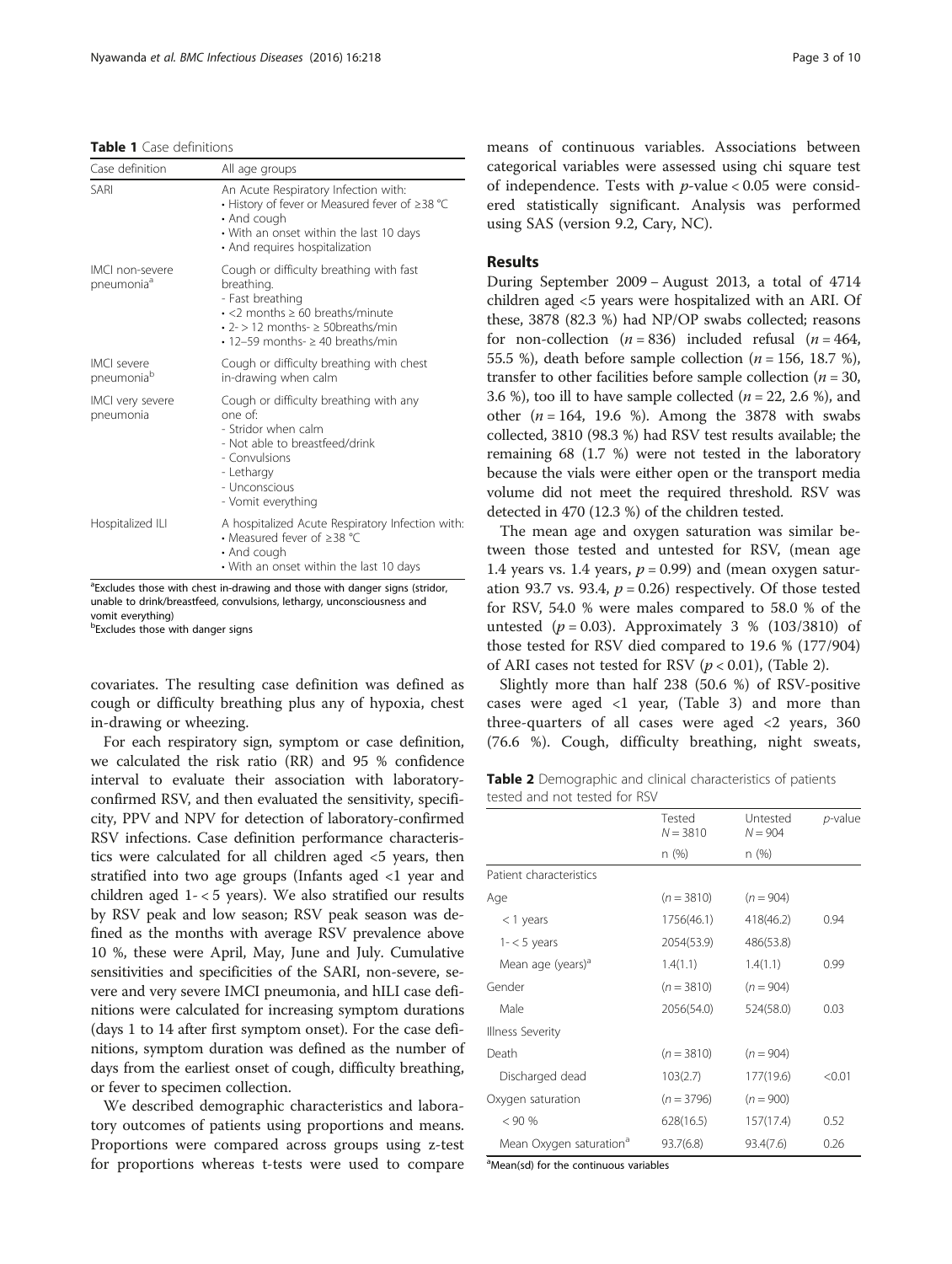|                                                                           | $RSV + ve$<br>$n = 470$ |      | RSV-ve<br>$n = 3340$      |      | Crude RR         | $p$ -value |
|---------------------------------------------------------------------------|-------------------------|------|---------------------------|------|------------------|------------|
|                                                                           |                         |      |                           |      | (95 % CI)        |            |
| Demographic characteristics                                               | $\Gamma$                | $\%$ | $\boldsymbol{\mathsf{n}}$ | $\%$ |                  |            |
| Age group                                                                 |                         |      |                           |      |                  |            |
| $<$ 1 year                                                                | 238                     | 50.6 | 1518                      | 45.4 | Ref              |            |
| $1 - 5$ years                                                             | 232                     | 49.4 | 1822                      | 54.6 | 0.83(0.70, 0.99) | 0.03       |
| Sex                                                                       |                         |      |                           |      |                  |            |
| Male                                                                      | 254                     | 54.0 | 1802                      | 54.0 | Ref              |            |
| Female                                                                    | 216                     | 46.0 | 1538                      | 46.0 | 1.00(0.84, 1.18) | 0.97       |
| HIV status                                                                |                         |      |                           |      |                  |            |
| Positive                                                                  | 24                      | 5.1  | 152                       | 4.6  | Ref              |            |
| Negative                                                                  | 240                     | 51.1 | 1728                      | 51.7 | 0.89(0.61, 1.32) | 0.57       |
| Unknown                                                                   | 206                     | 43.8 | 1460                      | 43.7 | 0.91(0.61, 1.34) | 0.63       |
| Sign, symptoms and case definitions                                       |                         |      |                           |      |                  |            |
| Any fever                                                                 | 424                     | 90.2 | 2984                      | 89.3 | 1.09(0.82, 1.45) | 0.56       |
| Measured fever ≥38 °C                                                     | 126                     | 26.8 | 797                       | 23.9 | 1.15(0.95,1.39)  | 0.16       |
| Reported fever                                                            | 418                     | 88.9 | 2957                      | 88.5 | 1.04(0.79, 1.36) | $0.8\,$    |
| Cough                                                                     | 453                     | 96.4 | 3023                      | 90.5 | 2.56(1.60,4.10)  | < 0.01     |
| Difficulty breathing                                                      | 291                     | 61.9 | 1715                      | 51.3 | 1.46(1.23, 1.74) | < 0.01     |
| Chest pain                                                                | $\mathbf{1}$            | 0.2  | 23                        | 0.7  | 0.34(0.05, 2.30) | 0.27       |
| Night sweats                                                              | 337                     | 71.7 | 2224                      | 66.6 | 1.24(1.02,1.49)  | 0.03       |
| Tachypnea <sup>a</sup>                                                    | 288                     | 61.3 | 1948                      | 58.3 | 1.11(0.94, 1.33) | 0.22       |
| Hypoxiab                                                                  | 121                     | 26.2 | 507                       | 15.6 | 1.76(1.46,2.12)  | < 0.01     |
| Wheeze                                                                    | 125                     | 26.6 | 569                       | 17.0 | 1.63(1.35, 1.96) | < 0.01     |
| Stridor                                                                   | 36                      | 7.7  | 142                       | 4.3  | 1.69(1.25, 2.30) | < 0.01     |
| Nasal flaring                                                             | 146                     | 31.1 | 739                       | 22.1 | 1.49(1.24,1.78)  | < 0.01     |
| Chest In-drawing                                                          | 145                     | 30.9 | 699                       | 20.9 | 1.57(1.31, 1.88) | < 0.01     |
| SARI                                                                      | 389                     | 82.8 | 2579                      | 77.2 | 1.36(1.09,1.71)  | 0.01       |
| IЦ                                                                        | 112                     | 23.8 | 678                       | 20.3 | 1.20(0.98, 1.46) | 0.08       |
| IMCI Non-severe pneumonia                                                 | 95                      | 20.2 | 777                       | 23.3 | 0.85(0.69, 1.06) | 0.14       |
| IMCI severe pneumonia                                                     | 71                      | 15.1 | 310                       | 9.3  | 1.60(1.27,2.01)  | < 0.01     |
| IMCI very severe pneumonia                                                | 236                     | 50.2 | 1719                      | 51.5 | 0.96(0.81, 1.13) | 0.61       |
| Cough or difficulty breathing plus hypoxia,<br>chest in-drawing or wheeze | 257                     | 54.7 | 1316                      | 39.4 | 1.72(1.15,2.03)  | < 0.01     |

<span id="page-3-0"></span>

<sup>a</sup>Defined as respiratory rate ≥60 breaths per minute in kids <2 months, ≥50 breaths per minute in kids 2–11 months, ≥40 breaths per minute for kids 1-<5 years breaths per minute for kids 1-<5 years  $^{b}$ Defined as oxygen saturation <90 % on room air. 14/3810 missing oxygen saturation

hypoxia, wheezing, stridor, nasal flaring and chest wall in-drawing were significantly associated with having a laboratory-confirmed RSV infection, (Table 3). The symptom/sign most strongly associated with RSV was cough (RR, 2.56; 95 % CI, 1.60-4.10), (Table 3). The presence of fever (measured or reported) was not associated with RSV infection.

Among the respiratory signs and symptoms examined, cough alone had the highest sensitivity for laboratory confirmed RSV (96.4 %, 95 % CI 94.7-98.1), followed by

night sweats, difficulty breathing and tachypnea; (71.7 %, 95 % CI 67.6-75.8), (61.9 %, 95 % CI 57.5-66.3) and (61.3 %, 95 % CI 56.9-65.7) respectively. The other individual signs and symptoms evaluated had sensitivities that ranged from 8–31 %, (Table [4](#page-4-0)). The presence of hypoxia, wheezing, stridor, nasal flaring and chest wall in-drawing all had specificities >77 % for laboratory confirmed RSV (Table [4\)](#page-4-0).

The standard respiratory case definition with the highest sensitivity for detecting RSV infection was SARI (82.8 %,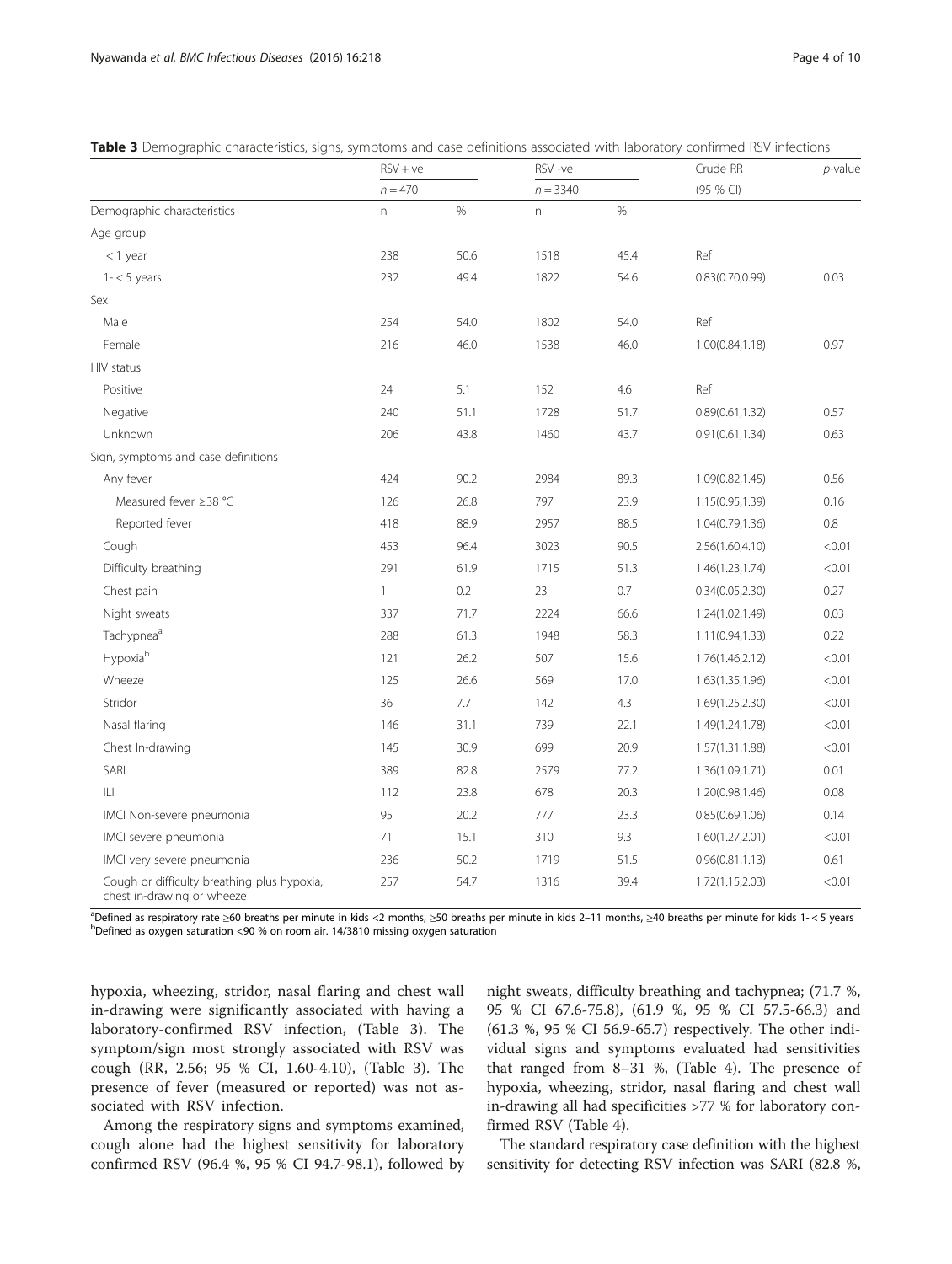<span id="page-4-0"></span>Table 4 Sensitivity, specificity, PPV and NPV of signs, symptoms and case definitions

| Age group                 | Case definition                                                           | $n = 470$ | RSV positive | RSV negative<br>$n = 3340$ |      | Sensitivity<br>%(95 % CI)    | Specificity<br>%(95 % CI)    | PPV<br>%(95 % CI) | <b>NPV</b><br>%(95 % CI) |
|---------------------------|---------------------------------------------------------------------------|-----------|--------------|----------------------------|------|------------------------------|------------------------------|-------------------|--------------------------|
| All under 5               |                                                                           | n         | $\%$         | n                          | $\%$ |                              |                              |                   |                          |
|                           | Cough                                                                     | 453       | 96.4         | 3023                       | 90.5 | 96.4(94.7,98.1)              | 9.5(8.5, 10.5)               | 13.0(11.9,14.2)   | 94.9(92.6,97.3)          |
|                           | Difficulty breathing                                                      | 291       | 61.9         | 1715                       | 51.3 | 61.9(57.5,66.3)              | 48.7(47.0,50.4)              | 14.5(13.0, 16.1)  | 90.1(88.7,91.5)          |
|                           | Night sweats                                                              | 337       | 71.7         | 2224                       | 66.6 | 71.7(67.6,75.8)              | 33.4(31.8,35.0)              | 13.2(11.9,14.5)   | 89.4(87.6,91.1)          |
|                           | Tachypnea                                                                 | 288       | 61.3         | 1948                       | 58.3 | 61.3(56.9,65.7)              | 41.7(40.0,43.4)              | 12.9(11.5,14.3)   | 88.4(86.9,90.0)          |
|                           | Hypoxia                                                                   | 121       | 25.9         | 507                        | 15.2 | 25.9(21.9,29.8)              | 84.8(83.5,86.0)              | 19.3(16.2,22.4)   | 89.1(88.0,90.1)          |
|                           | Wheeze                                                                    | 125       | 26.6         | 569                        | 17.0 | 26.6(22.6,30.6)              | 83.0(81.7,84.2)              | 18.0(15.2,20.9)   | 88.9(87.8,90.0)          |
|                           | Stridor                                                                   | 36        | 7.7          | 142                        | 4.3  | 7.7(5.3,10.1)                | 95.8(95.1,96.4)              | 20.2(14.3,26.1)   | 88.1(87.0,89.1)          |
|                           | Nasal flaring                                                             | 146       | 31.1         | 739                        | 22.1 | 31.1(26.9,35.3)              | 77.9(76.5,79.3)              | 16.5(14.1,18.9)   | 88.9(87.8,90.1)          |
|                           | Chest In-drawing                                                          | 145       | 30.9         | 699                        | 20.9 | 30.9(26.7,35.0)              | 79.1(77.7,80.5)              | 17.2(14.6,19.7)   | 89.0(87.9,90.2)          |
|                           | SARI                                                                      | 389       | 82.8         | 2579                       | 77.2 | 82.8(79.4,86.2)              | 22.8(21.4,24.2)              | 13.1(11.9,14.3)   | 90.4(88.4,92.4)          |
|                           | hILI                                                                      | 112       | 23.8         | 678                        | 20.3 | 23.8(20.0,27.7)              | 79.7(78.3,81.1)              | 14.2(11.7,16.6)   | 88.2(87.0,89.3)          |
|                           | IMCI Non-severe pneumonia                                                 | 95        | 20.2         | 777                        | 23.3 | 20.2(16.6,23.8)              | 76.7(75.3,78.2)              | 10.9(8.8,13.0)    | 87.2(86.0,88.4)          |
|                           | IMCI severe pneumonia                                                     | 71        | 15.1         | 310                        | 9.3  | 15.1(11.9,18.3)              | 90.7(89.7,91.7)              | 18.6(14.7,22.6)   | 88.4(87.3,89.4)          |
|                           | IMCI very severe pneumonia                                                | 236       | 50.2         | 1719                       | 51.5 | 50.2(45.7,54.7)              | 48.5(46.8,50.2)              | 12.1(10.6,13.5)   | 87.4(85.9,88.9)          |
|                           | Cough or difficulty breathing plus<br>hypoxia, chest in-drawing or wheeze | 257       | 54.7         | 1316                       | 39.4 | 54.7(50.2,59.2)              | 60.1(58.9,62.3)              | 16.3(14.5,18.2)   | 90.5(89.3,91.7)          |
| Children<br>$<$ 1 years   | $\Gamma$                                                                  | 238       |              | 1518                       |      |                              |                              |                   |                          |
|                           | Cough                                                                     | 232       | 97.5         | 1373                       | 90.4 | 97.5(95.5,99.5)              | 9.6(8.1, 11.0)               | 14.5(12.7,16.2)   | 96.0(92.9,99.1)          |
|                           | Difficulty breathing                                                      | 166       | 69.8         | 863                        | 56.8 | 69.8(63.9,75.6) <sup>a</sup> | $43.2(40.7,45.6)^a$          | 16.1(13.9,18.4)   | 90.1(87.9,92.3)          |
|                           | SARI                                                                      | 189       | 79.4         | 1175                       | 77.4 | 79.4(74.3,84.6)              | 22.6(20.5,24.7)              | 13.9(12.0,15.7)   | 87.5(84.2,90.8)          |
|                           | hILI                                                                      | 52        | 21.9         | 307                        | 20.2 | 21.9(16.6,27.1)              | 79.8(77.8,81.8)              | 14.5(10.8,18.1)   | 86.7(84.9,89.5)          |
|                           | IMCI Non-severe pneumonia                                                 | 34        | 14.3         | 312                        | 20.6 | $14.3(9.8, 18.7)^a$          | 79.5(77.4,81.5) <sup>a</sup> | 9.8(6.7, 13.0)    | 85.5(83.7,87.4)          |
|                           | IMCI severe pneumonia                                                     | 46        | 19.3         | 175                        | 11.5 | $19.3(14.3,24.3)^{a}$        | 88.5(86.9,90.1) <sup>a</sup> | 20.8(15.5,26.2)   | 87.5(85.8,89.2)          |
|                           | IMCI very severe pneumonia                                                | 117       | 49.2         | 726                        | 47.8 | 49.2(42.8,55.5)              | 52.2(49.7,54.7)              | 13.9(11.6,16.2)   | 86.8(84.6,89.0)          |
|                           | Cough or difficulty breathing plus<br>hypoxia, chest in-drawing or wheeze | 157       | 66.0         | 698                        | 46.0 | 66.0(60.0,72.0) <sup>a</sup> | $54.0(51.5,56.5)^a$          | 18.4(15.8,21.0)   | 91.0(89.1,92.9)          |
| Children<br>$1 - 5$ years | $\Gamma$                                                                  | 232       |              | 1822                       |      |                              |                              |                   |                          |
|                           | Cough                                                                     | 221       | 95.3         | 1650                       | 90.6 | 95.3(92.5,98.0)              | 9.4(8.1, 10.8)               | 11.8(10.4,13.3)   | 94.0(90.6,97.4)          |
|                           | Difficulty breathing                                                      | 125       | 53.9         | 852                        | 46.8 | 53.9(47.5,60.3) <sup>a</sup> | $53.2(51.0,55.5)^a$          | 12.8(10.7,14.9)   | 90.0(88.3,91.9)          |
|                           | SARI                                                                      | 200       | 86.2         | 1404                       | 77.1 | 86.2(81.8,90.6)              | 22.9(21.0,24.9)              | 12.5(10.9,14.1)   | 92.9(90.5,95.3)          |
|                           | hILI                                                                      | 60        | 25.9         | 371                        | 20.4 | 25.9(20.2,31.5)              | 79.6(77.8,81.5)              | 13.9(10.7,17.2)   | 89.4(87.9,90.9)          |
|                           | IMCI Non-severe pneumonia                                                 | 61        | 26.3         | 465                        | 25.5 | 26.3(20.6,32.0) <sup>a</sup> | 74.5(72.5,76.5) <sup>a</sup> | 11.6(8.9,14.3)    | 88.8(87.2,90.4)          |
|                           | IMCI severe pneumonia                                                     | 25        | 10.8         | 135                        | 7.4  | $10.8(6.8, 14.8)^a$          | 92.6(91.4,93.8) <sup>a</sup> | 15.6(10.0,21.3)   | 89.1(87.7,90.5)          |
|                           | IMCI very severe pneumonia                                                | 119       | 51.3         | 993                        | 54.5 | 51.3(44.9,57.7)              | 45.5(43.2,47.8)              | 10.7(8.9,12.5)    | 88.0(85.9,90.1)          |
|                           | Cough or difficulty breathing plus<br>hypoxia, chest in-drawing or wheeze | 100       | 43.1         | 618                        | 33.9 | 43.1(36.7,495) <sup>a</sup>  | $66.1(63.9,68.3)^a$          | 13.9(11.4,16.5)   | 90.1(88.5,91.7)          |

<sup>a</sup>Sensitivity and specificity significantly different between the two age groups

95 % CI 79.4-86.2), followed by IMCI very severe pneumonia (50.2 %, 95 % CI 45.7-54.7), (Table 4. Fig. [1](#page-5-0)). The sensitivities for IMCI non-severe pneumonia, IMCI severe pneumonia and hILI were lower; (20.2 %, 95 % CI 16.6-23.8), (15.1 %, 95 % CI 11.9-18.3) and (23.8 %,

95 % CI 20.0-27.7) respectively. The highest specificity was observed in IMCI severe pneumonia (90.7 %, 95 % CI 89.7-91.7), closely followed by hILI and IMCI non-severe pneumonia definitions; (79.7 %, 95 % CI 78.3-81.1) and (76.7 %, 95 % CI 75.3-78.2) respectively. SARI and IMCI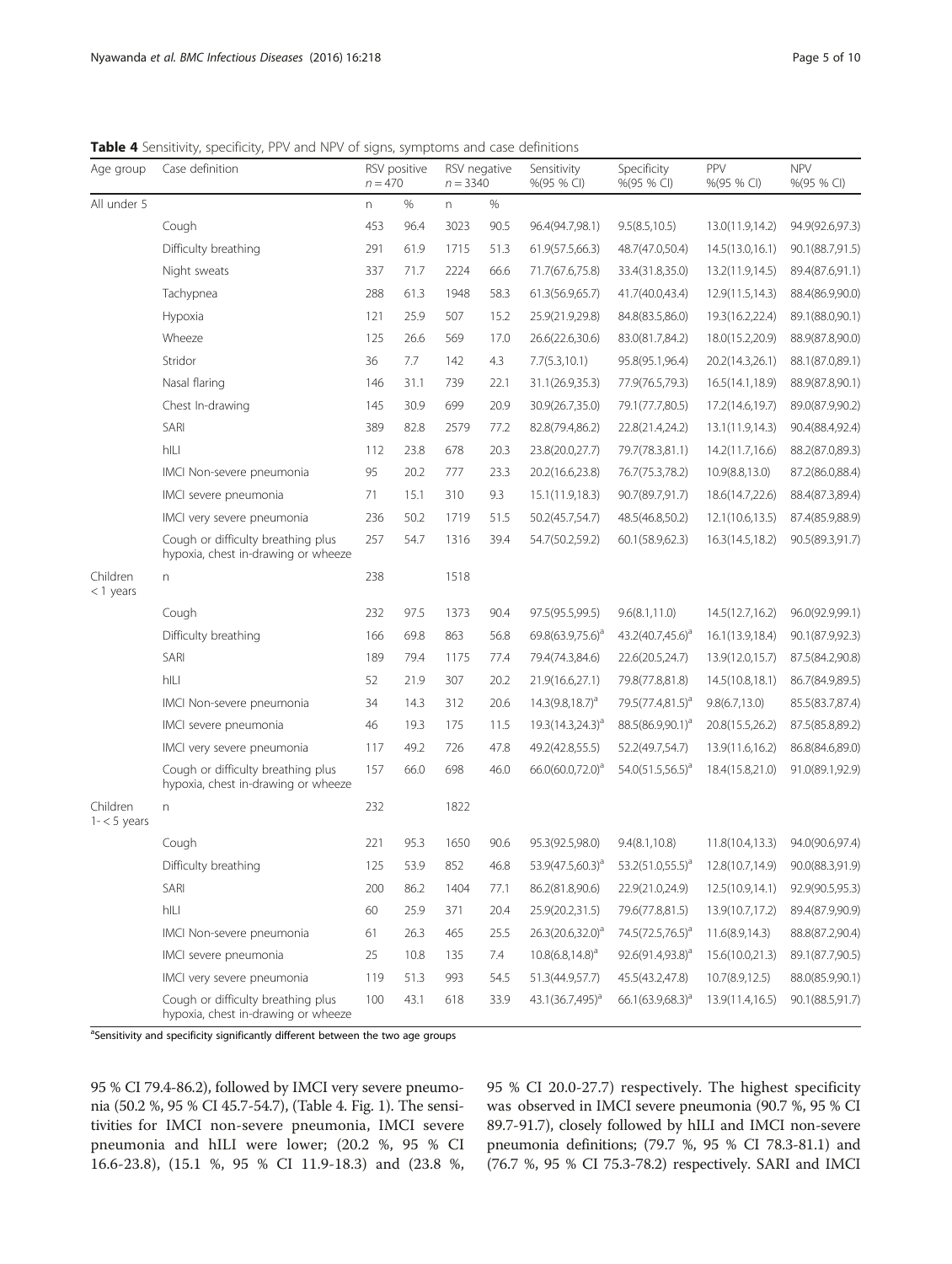<span id="page-5-0"></span>

very severe pneumonia had specificities of 22.8 % (95 % CI 21.4-24.2) and 48.5 % (95 % CI 46.8-50.2), respectively. The alternative case definition developed through logistic regression; cough or difficulty breathing plus hypoxia, chest in-drawing, or wheeze had a sensitivity and specificity of (54.7 %, 95 % CI 50.2-59.2) and (60.1 %, 95 % CI 58.9-62.3) respectively. We plotted a receiver operator characteristics chart for these case definitions, (Fig. 1). The PPV for all case definitions, signs and symptoms assessed ranged between 11–20 % whereas the negative predictive values were >87 %, (Table [4\)](#page-4-0).

When stratified by age group, SARI continued to be the most sensitive case definition (79.4 % sensitive in infants aged <1 year and 86.2 % sensitive in children aged 1- < 5 years), and IMCI severe pneumonia was the most specific (88.5 % in infants aged  $\langle$ 1 year and 92.6 % in children aged 1- < 5 years). Comparing across age groups, IMCI severe pneumonia was significantly more sensitive (19.3 % vs. 10.8 %,  $p = 0.01$ ) and less specific (88.5 % vs. 92.6 %,  $p < 0.01$ ) among those aged  $< 1$  year compared to children aged 1- < 5 years (Table [4\)](#page-4-0). Cough or difficulty breathing plus hypoxia, chest in-drawing or wheeze was also significantly more sensitive (66.0 % vs.) 43.1 %, p < 0.01) and less specific (54.0 % vs. 66.1 %,  $p < 0.01$ ) among the younger age group. Difficulty breathing was also significantly more sensitive (69.8 % vs. 53.9 %,  $p < 0.01$ ) and less specific (43.2 % vs. 53.2 %,  $p < 0.01$ ) among the younger age group. IMCI non-severe pneumonia was significantly less sensitive (14.3 % vs. 26.3 %, p < 0.01) and more specific (79.5 % vs. 74.5 %,  $p < 0.01$ ) among infants aged  $< 1$  year compared to children aged  $1 - 5$  years, (Table [4](#page-4-0)). There was no significant difference in sensitivity, specificity and predictive values

for the other case definitions between the  $\langle 1 \rangle$  and  $1 - \langle 5 \rangle$ age groups. When we stratified by season, we observed significant difference in the PPVs for all signs, symptoms and case definitions evaluated, with significantly higher PPVs in the RSV peak season, (Table [5](#page-6-0)). There was no statistically significant difference in the sensitivities and specificities of the case definitions by number of days from symptom onset, (Figs. [2](#page-6-0) and [3\)](#page-7-0) except for SARI where specificity decreased from day 1 to 3 (46.2–25.4 %,  $p < 0.01$ ) then stabilized, (Fig. [3\)](#page-7-0).

# **Discussion**

We observed wide variations in the sensitivity and specificity of the signs, symptoms and case definitions evaluated. SARI, a case definition requiring cough and either reported or measured fever and developed for global influenza surveillance was the most sensitive case definition for RSV detection with sensitivity of 83 %. The most specific case definition was IMCI severe pneumonia (cough or difficulty breathing plus chest indrawing). Generally there was a trade-off between sensitivity and specificity. Cough or difficulty breathing plus hypoxia, chest in-drawing or wheeze provided the best balance; it was the only case definition for which both sensitivity and specificity exceeded 50 %. The predictive values were more consistent across case definitions, with all having relatively low PPV (11–20 %) and high NPV (87–90 %).

In determining the optimal case definition, consideration should be given to the context in which the case definition applies and the objectives for which it is being used. If the primary objective of the study is to estimate the burden of RSV disease then it is important to use a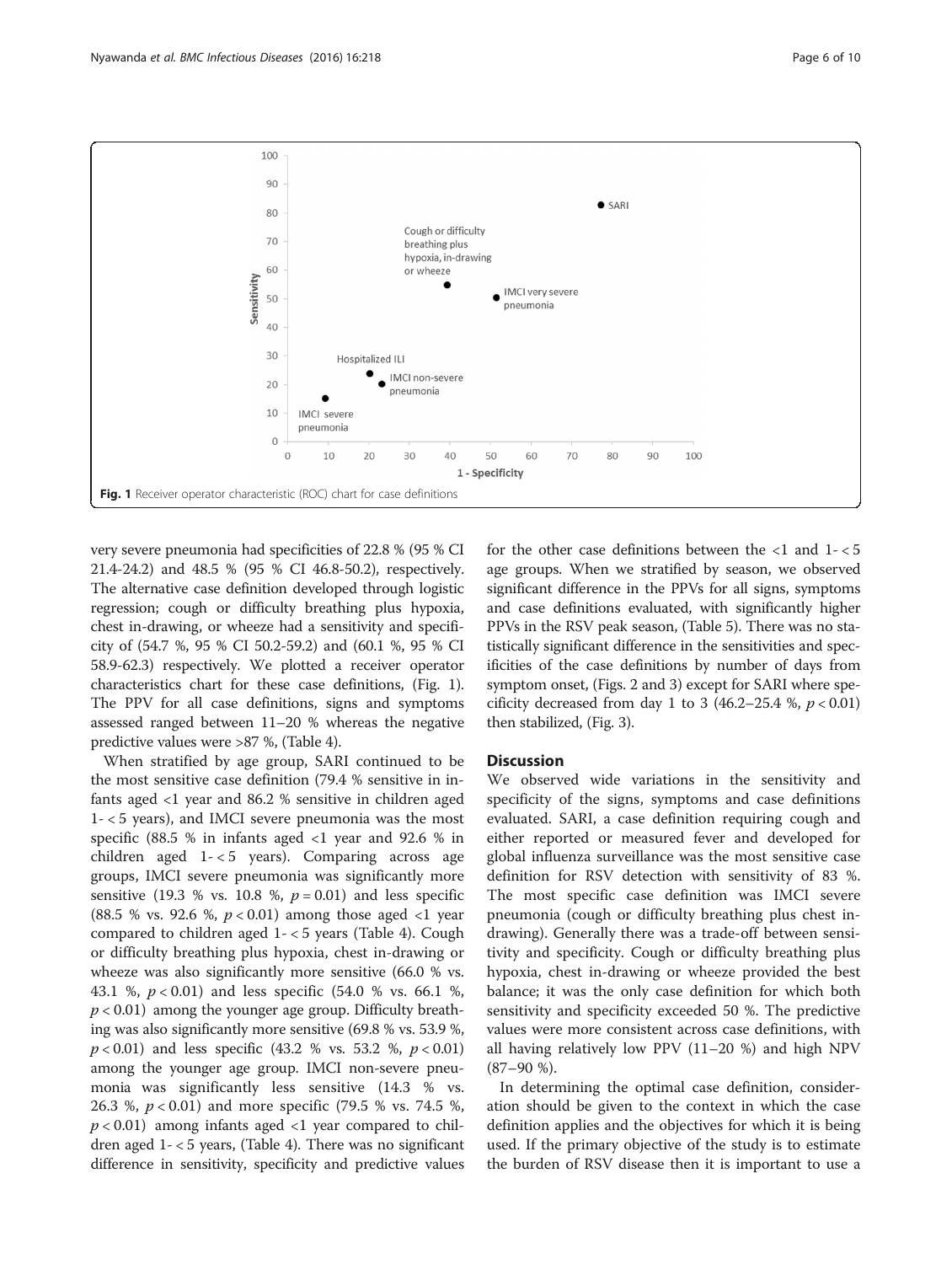<span id="page-6-0"></span>Table 5 PPVs and NPVs of signs, symptoms and case definitions by season

| <b>RSV</b><br>seasons | Case definition                                                              | PPV<br>%(95 % CI) | <b>NPV</b><br>%(95 % CI) |
|-----------------------|------------------------------------------------------------------------------|-------------------|--------------------------|
| Peak<br>seasons       |                                                                              |                   |                          |
|                       | Cough                                                                        | 22.6(20.3,24.9)   | 91.4(86.1,96.8)          |
|                       | Difficulty in breathing                                                      | 26.3(23.1,29.6)   | 83.8(81.0,86.7)          |
|                       | SARI                                                                         | 22.8(20.3,25.3)   | 83.2(78.9,87.5)          |
|                       | hll I                                                                        | 26.5(21.1,31.9)   | 79.7(77.3,82.1)          |
|                       | IMCI Non-severe pneumonia                                                    | 19.8(15.1,24.5)   | 78.1(75.6,80.5)          |
|                       | IMCI severe pneumonia                                                        | 35.4(27.6,43.2)   | 80.2(77.9,82.4)          |
|                       | IMCI very severe pneumonia                                                   | 19.9(16.9,22.8)   | 76.6(73.3,79.9)          |
|                       | Cough or difficulty breathing<br>plus hypoxia, chest in-drawing<br>or wheeze | 28.3(24.6,31.9)   | 83.6(81.0,86.2)          |
| l ow<br>seasons       |                                                                              |                   |                          |
|                       | Cough                                                                        | 7.7(6.6, 8.8)     | 96.5(94.1,98.9)          |
|                       | Difficulty in breathing                                                      | 8.1(6.6, 9.6)     | 93.5(92.1,94.9)          |
|                       | SARI                                                                         | 7.8(6.6, 9.0)     | 94.2(92.2,96.2)          |
|                       | hILI                                                                         | 8.3(5.9,10.6)     | 92.9(91.8,94.1)          |
|                       | IMCI Non-severe pneumonia                                                    | 6.8(4.8,8.9)      | 92.5(91.3,93.7)          |
|                       | IMCI severe pneumonia                                                        | 8.4(4.9,12.0)     | 92.8(91.7,93.9)          |
|                       | IMCI very severe pneumonia                                                   | 7.6(6.1, 9.1)     | 92.9(91.5,94.3)          |
|                       | Cough or difficulty breathing<br>plus hypoxia, chest in-drawing<br>or wheeze | 9.4(7.6, 11.3)    | 94.1(92.9,95.3)          |

case definition offering high sensitivity. We found that cough alone had the highest sensitivity (96 %) to detect RSV. If the goal was to detect the maximum number of RSV cases then cough alone might be the best definition to use. However, using cough alone would also give very

many false positives (PPV 13 %). Of the case definitions evaluated we found that the 2013 WHO SARI case definition was most sensitive for RSV detection. Nonetheless, the SARI case definition may miss up to 17 % of RSV cases. Much of what is known about RSV globally comes from surveillance systems that utilize case definitions intended for other diseases (e.g. influenza, pneumonia) that are not optimized for detection of RSV, the potential for underestimation should therefore be recognized in interpreting data on RSV burden, particularly if using a case definition that requires measured fever (e.g. hILI) or includes only pneumonia without danger signs (e.g. IMCI non-severe or severe pneumonia).

Sometimes maximum specificity is desired for RSV detection. If RSV vaccines currently under development are eventually introduced into routine immunization programs there will be a need to evaluate the impact and effectiveness of the vaccine. Given that RSV testing is not widely available in resource poor settings, a clinical case definition may be most practical for use in vaccine evaluations such as case–control vaccine effectiveness studies or analyses of trends in disease burden. For this purpose, a highly specific case definition is preferable [\[21, 22\]](#page-9-0). We found that the presence of stridor offered the highest specificity (96 %). However, it was present in  $< 8$  % of cases, and therefore not easily embraceable as a case definition. Among the case definitions evaluated, we found that IMCI severe pneumonia was the most specific (91 %), while hILI and non-severe pneumonia case definitions also provided reasonable specificity (77–80 %). Measuring vaccine impact and effectiveness using the IMCI severe pneumonia case definitions may be more feasible than using less specific case definitions such as SARI. However, even if the most specific case definition were used, most cases identified may not be RSV-infected because all the case definitions were found to have poor PPV.

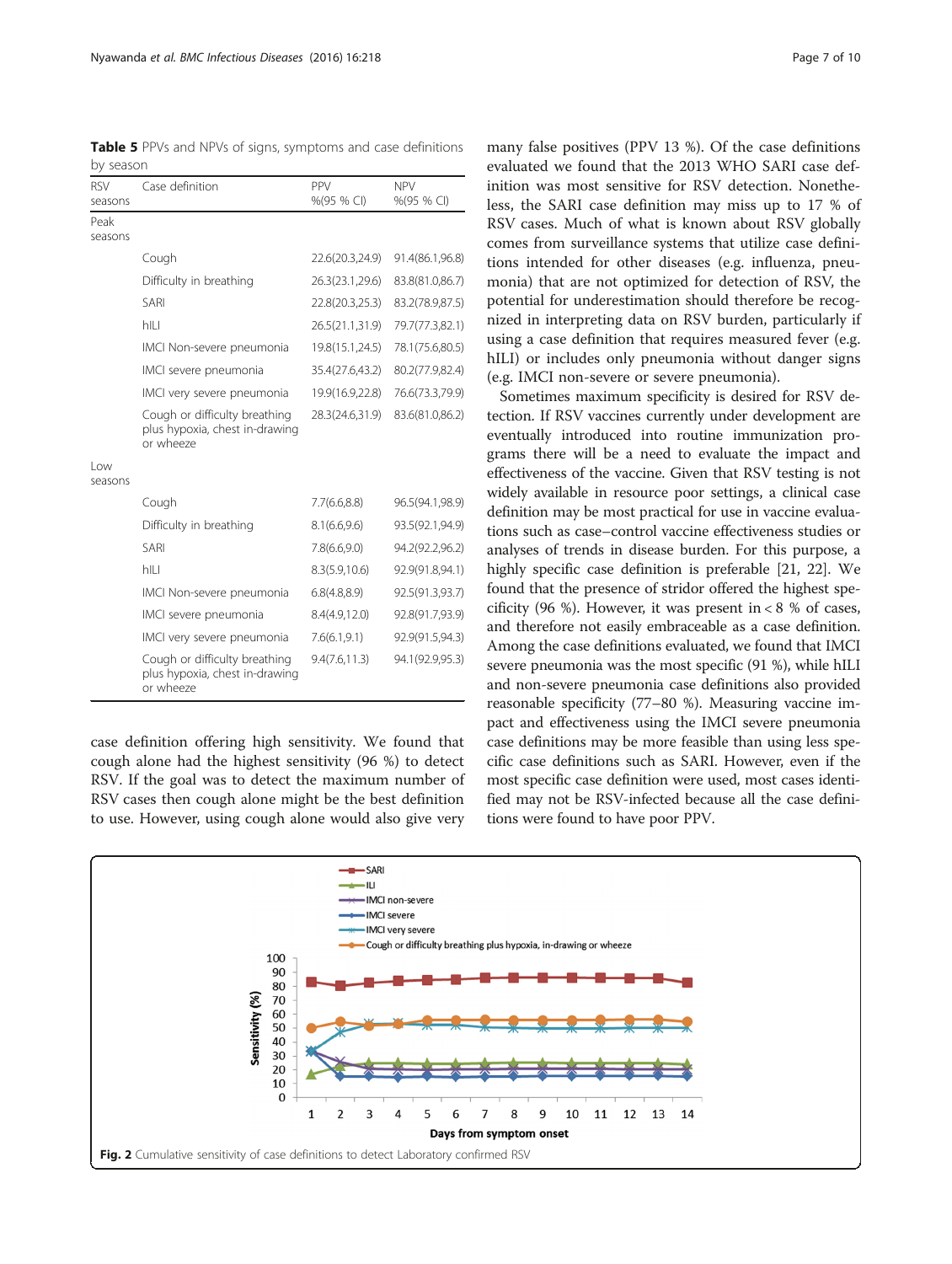<span id="page-7-0"></span>

We observed positive predictive values (PPVs) ranging from 11–20 % for all signs, symptoms and case definitions, though the PPVs were significantly higher during periods of RSV circulation (cold months of the year in Western Kenya; April through July). A case definition with a high PPV is useful to investigators aiming to maximize the detection of laboratory confirmed cases among those tested. For example, studies focused on subtyping or sequencing for which the positive RSV isolate is essential may benefit from a case definition with optimal PPV. In this analysis, the case definition with the highest PPV for detection of laboratory confirmed RSV was IMCI severe pneumonia. However, even during peak RSV season, roughly one in three children with IMCI severe pneumonia will have a positive RSV test result.

Although the prevalence of RSV infection is generally higher among infants hospitalized with respiratory disease compared with older children hospitalized with respiratory disease [\[1\]](#page-8-0), we did not observe significant differences in PPV when stratifying by age group. Difficulty breathing, severe pneumonia and the alternative definition were found to be more sensitive among the infants aged <1 year, while IMCI non-severe pneumonia was more sensitive among those aged 1- < 5 years. Older children with RSV are likely to be experiencing a reinfection rather than a primary infection, and therefore may present with milder illness [[4\]](#page-8-0). These findings highlight that choice of case definition for detecting RSV cases should take into account the age group under surveillance.

We found that sensitivity, specificity and predictive values for the case definitions to detect RSV infections did not vary significantly with respect to duration from illness onset to sample collection, suggesting that these case definitions can be used within the 14-day period from symptom onset to detect RSV infection without concern about loss of sensitivity or specificity.

The presence of wheezing, hypoxia, stridor, nasal flaring and chest wall in-drawing were each found to be significantly associated with RSV infection. This finding is similar to findings from Rarieda and Kilifi districts in Kenya and Ballabgarh in northern India [\[1](#page-8-0), [6](#page-9-0), [9, 23](#page-9-0)] and suggest that some of the individual IMCI danger signs might be used to identify subsets of children more likely to have RSV virus infections. It should however be noted that there is some variation in the literature regarding the association of hypoxia with RSV infections. Hypoxia was found to be negatively associated with RSV infection in one study conducted in Kilifi District, Kenya [\[1](#page-8-0)], with another study reporting no significant association from the same site [\[6](#page-9-0)]. We found that neither measured nor reported fever were associated with RSV infection, however history of fever was a common symptom observed in nearly 90 % of children infected with RSV. Fever was a common symptom in many RSV infected patients in other studies as well [\[23](#page-9-0)–[25\]](#page-9-0) with one study [[6\]](#page-9-0) observing that fever was significantly more common among the RSV-infected children compared to children with respiratory disease that tested negative for RSV,  $RR = 1.54(95 % CI, 1.33–1.80)$ . The high prevalence of malaria in our study site [[14](#page-9-0), [15\]](#page-9-0) may impact the observed association between fever and RSV.

Interestingly, the performance of various case definitions for detecting RSV infection that we observed in this study differed substantially from the findings of a study in Ballabgarh, northern India, for which all hospitalized children aged <5 years were tested for RSV [\[23](#page-9-0)]. While we found the SARI case definition to be the most sensitive, and severe IMCI pneumonia to be most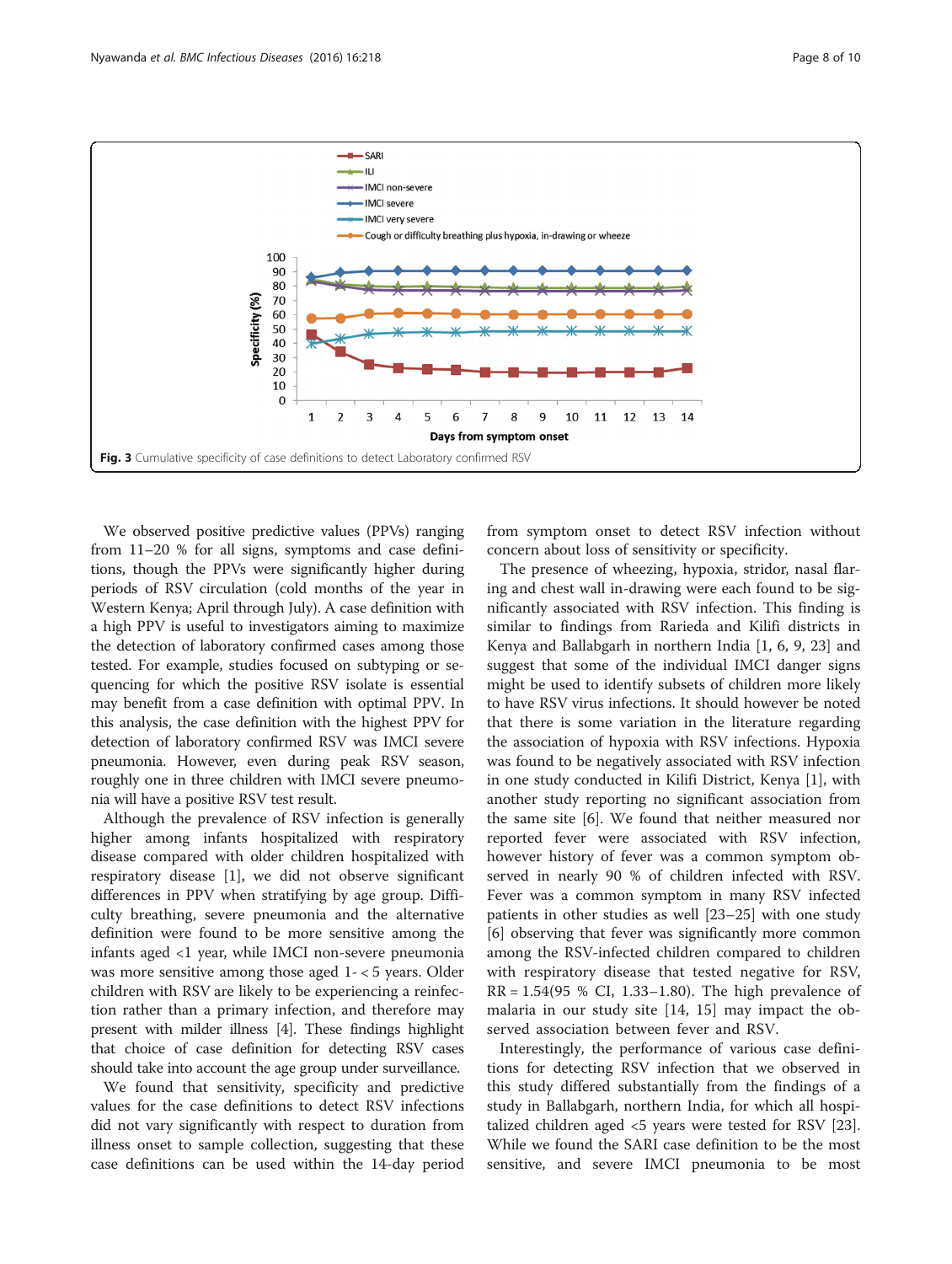<span id="page-8-0"></span>specific, that study reported SARI to have a low sensitivity and IMCI pneumonia or severe pneumonia (combined) to have a low specificity. Differences in epidemiologic contexts (e.g. malaria or HIV prevalence) may explain some of the variation in results. The precise definitions used for SARI and IMCI pneumonia also differed across the two studies. Furthermore, the study from India included all hospitalized children (regardless of clinical signs), while our study included only children hospitalized with cough or difficulty breathing or chest pain. Of note, the Indian study found that restricting to even a very broad respiratory case definition (acute onset cough or sore throat or shortness of breath or coryza or clinician judgement that illness due to infection) would fail to detect 13.5 % (10/74) of RSV cases; thus our analysis likely failed to include some children hospitalized with RSV infection.

In interpreting our results, the following additional limitations should be taken into consideration. This analysis was restricted to inpatients; the findings therefore may not be relevant for outpatient respiratory disease surveillance. Furthermore, because non-severe IMCI pneumonia is typically managed in the outpatient setting in Kenya, those children with non-severe pneumonia included in this analysis may be a somewhat biased group. In addition, a substantial number of severe cases were not swabbed and consequently excluded from this analysis; therefore these findings may not be representative of the most severe spectrum of cases with RSV infection. Lastly, RT-PCR was the only method used for RSV detection in our surveillance system; therefore sensitivities and specificities could vary in studies where other methods such as culture or serology are used.

#### Conclusion

The optimal case definition for use in detecting RSV varies depending upon context. Researchers must take into account their objectives, available resources, and the study population. For estimating the burden of RSV in a context similar to Western Kenya, the WHO SARI case definition could be used, particularly if it is already being implemented in a sentinel influenza surveillance system. However more specific case definitions may be required for evaluating future RSV vaccines in settings where diagnostic testing is not readily available. Additional research to assess the performance of various case definitions for detecting RSV infections across a broad range of epidemiologic contexts is needed.

### Ethical considerations

This study was approved by the Ethical Review Committee of the Kenya Medical Research Institute (KEMRI SSC #1801) and the Institutional Review Board of CDC-Atlanta (CDC IRB #3308). Written informed consent was obtained from all caretakers/guardians of all minors prior to enrolment in the surveillance system. All patients admitted at the SCRH were given standard care treatment irrespective of their enrolment into the study or not.

#### Abbreviations

ARI: acute respiratory illness; CDC: U.S Centers for Disease Control and Prevention; hILI: hospitalized influenza like illness; HIV: human immunodeficiency virus; IMCI: integrated management of childhood illness; KEMRI: Kenya Medical Research Institute; NPV: negative predictive value; PPV: positive predictive value; RR: relative risk; RSV: respiratory syncytial virus; RT-PCR: real-time reversetranscription polymerase chain reaction; SARI: severe acute respiratory infection; SAS: statistical analysis software; SCRH: Siaya County Referral Hospital; WHO: World Health Organisation.

#### Competing interests

The authors declare that they have no competing interests.

#### Authors' contributions

BON, JAM, HNN, and JRV conceived the study, BON, JAM, HNN, LM, SK, RO, CM, NAO, GMB, MAK, DRF, and JRV contributed to study design and implementation, BON, JAM, and JRV analysed and interpreted the data. BON drafted the manuscript then all authors critically reviewed the manuscript for intellectual content and approved the final manuscript. All authors read and approved the final manuscript.

#### Acknowledgments

We thank the KEMRI/CDC field, clinic and data room staff involved for their diligence in data collection and management and the laboratory staff for performing the RSV testing. We also thank the Kenya Ministry of Health medical staff and the study surveillance officers who helped collect the data used for this analysis and the study participants at Siaya County Referral Hospital. This manuscript is published with the permission of the Director of KEMRI.

#### Funding

This work was supported by funding from the U.S. Centers for Disease Control and Prevention.

#### Disclaimer

The findings and conclusions in this article are those of the authors and do not necessarily represent the official position of the U.S. Centers for Disease Control and Prevention.

#### Author details

<sup>1</sup> Center for Global Health Research, Kenya Medical Research Institute, Kisumu, Kenya. <sup>2</sup> Division of Global Health Protection, Centers for Disease Control and Prevention, Nairobi, Kenya. <sup>3</sup>Centers for Disease Control and Prevention, Atlanta, GA, USA.

#### Received: 20 January 2016 Accepted: 2 May 2016 Published online: 21 May 2016

#### References

- 1. Nokes DJ, Ngama M, Bett A, Abwao J, Munywoki P, English M, Scott JA, Cane PA, Medley GF. Incidence and severity of respiratory syncytial virus pneumonia in rural Kenyan children identified through hospital surveillance. Clin Infect Dis. 2009;49(9):1341–9.
- 2. Nokes DJ, Okiro EA, Ngama M, Ochola R, White LJ, Scott PD, English M, Cane PA, Medley GF. Respiratory syncytial virus infection and disease in infants and young children observed from birth in Kilifi District, Kenya. Clin Infect Dis. 2008;46(1):50–7.
- 3. Nokes DJ, Okiro EA, Ngama M, White LJ, Ochola R, Scott PD, Cane PA, Medley GF. Respiratory syncytial virus epidemiology in a birth cohort from Kilifi district, Kenya: infection during the first year of life. J Infect Dis. 2004;190(10):1828–32.
- 4. Ohuma EO, Okiro EA, Ochola R, Sande CJ, Cane PA, Medley GF, Bottomley C, Nokes DJ. The natural history of respiratory syncytial virus in a birth cohort: the